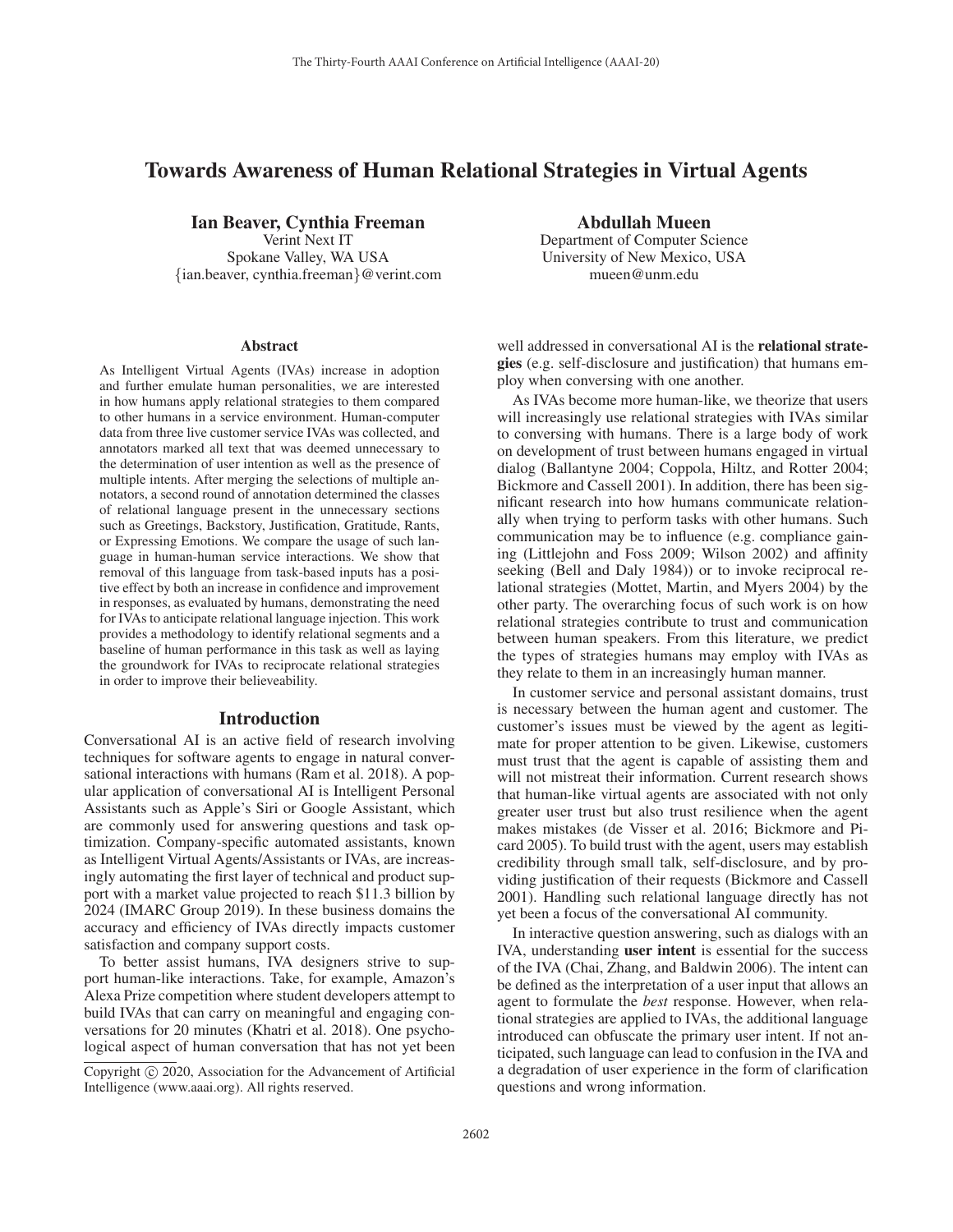### Example 1

I need a ticket to Boston this Saturday, my son is graduating!

In Example 1, the fact that the customer's son is graduating is unnecessary for determining the user's intent to purchase a ticket. By considering unnecessary background information when determining business intent, the IVA may incorrectly deduce that the customer is booking a ticket *for* his or her son instead. Thus, the identification of relational segments is a useful feature for an IVA; to our knowledge, no corpus of annotated relational segments exists to measure their incidence and study their effect on commercially deployed IVAs (Serban et al. 2018). Such a corpus could help IVAs better determine user intent and task-specific behavior in the presence of relational language.

This lack inspired us to create such a corpus. Within this corpus, we needed to not only identify the location of relational language but also label its type (Gratitude, Greetings, etc.) so that automated methods to determine the relational strategy in use can be explored in future work. For IVAs to become more human-like, determining which segments of a request are relational is necessary to allow these IVAs to both understand the user intent correctly and to include empathetic or reciprocal relational strategies. For example, an IVA responding to the input from Example 1 could set aside the segment on why the user was traveling to more precisely identify the business intent of booking a ticket for the user. Then during the response generation phase the IVA could parse the relational segment to determine a relational response to append to the business response such as "Congratulations! Where will you be leaving from?".

The identification of relational strategies in a single conversational turn can be structured as a multi-intent detection problem. The user not only wants the task completed (the *primary* intent); they may also attempt to build credibility or some common ground with the IVA (the *secondary* intent). Multi-intent detection within dialog systems is still an emerging field (Khatri et al. 2018). A few methods exist such as (Xu and Sarikaya 2013) which uses multi-label learning and (Kim, Ryu, and Lee 2017) which employs a twostage intent detection strategy. However, (Xu and Sarikaya 2013) provided no explanation of how data was annotated nor any mention of annotator agreement. In (Kim, Ryu, and Lee 2017), multi-intent data was fabricated by concatenating all combinations of single-intent sentences.

Furthermore, in the previous works, multi-intent detection is assumed to be used for separating multiple task-oriented intents within a single turn. In this work we show that is not always the case, the secondary intents may be relational in nature and must therefore be handled differently. Future dialog systems could include a component to track the current relational strategy in use and how to respond similar to how current dialog systems employ components for dialog state tracking to manage what the user wants from the system at each step (Henderson, Thomson, and Williams 2014).

In this paper, we provide several contributions. Most importantly, we create the first publicly available corpus with annotated relational segments. We propose an evaluation

measure and set a baseline by comprehensive human annotation, ultimately confirming that the addition of relational language can obfuscate the user's intention to IVAs not designed to recognize it. Along with annotated relational segments, we create a corpus of human annotated real-world multi-intent requests to further research in multi-intent detection. We analyze human agreement in determining the presence of multiple intents so that future research on multiintent detection can be evaluated in the light of prior human performance. Through these contributions, we hope to encourage further research and ultimately aid in the design of more believable IVAs and chatbots for customer service.

# Data Collection

Verint - Next IT designs and builds IVAs on behalf of other companies and organizations, typically for customer service automation. This unique position allows access to a large number of IVA-human conversations that vary widely in scope and language domain. We selected IVAs for data collection based on the volume of conversations engaged in, the scope of knowledge, and the diversity of the customer base.

For diversity, we considered whether the target user base of the IVA was regional, national, or international and mapped the locations of the active user base to visually verify. We only considered IVAs that had a national or international target user base and did not appear to have a dominate regional clustering to ensure that conversations were well distributed across users from different regions. This was to control for relational styles that may differ between regions.

Human-computer data was collected from three live customer service IVAs in the language domains of airline, train travel, and telecommunications. The selected IVAs are implemented as mixed-initiative dialog systems, each understanding more than 1,000 unique user intentions. These IVAs use a symbolic ontological approach to natural language understanding, and all three were very mature, each having been deployed and continuously refined for four or more years. The IVAs have conversational interfaces exposed through company websites and mobile applications. In addition, the IVAs are multi-modal, accepting both speech and textual inputs, and also have human-like qualities with simulated personalities, interests, and an avatar.

A random sample of 2,000 conversations was taken from each domain. The samples originate from conversation logs during November 2015 for telecommunications and train travel and March 2013 for airline travel. There were 127,379 conversations available in the logs for the airline IVA. The telecommunications and train travel logs contained 837,370 and 694,764 conversations, respectively. The first user turn containing the problem statement was extracted. We focus on the initial turn as a user's first impression of an IVA is formed by its ability to respond accurately to his or her problem statement, and these impressions persist once formed (Madhavan, Wiegmann, and Lacson 2006). Therefore, it is imperative that any relational language present does not interfere with the IVA's understanding of the problem statement.

To comply with data use agreements of our customers, the data was fully scrubbed of all personally identifiable infor-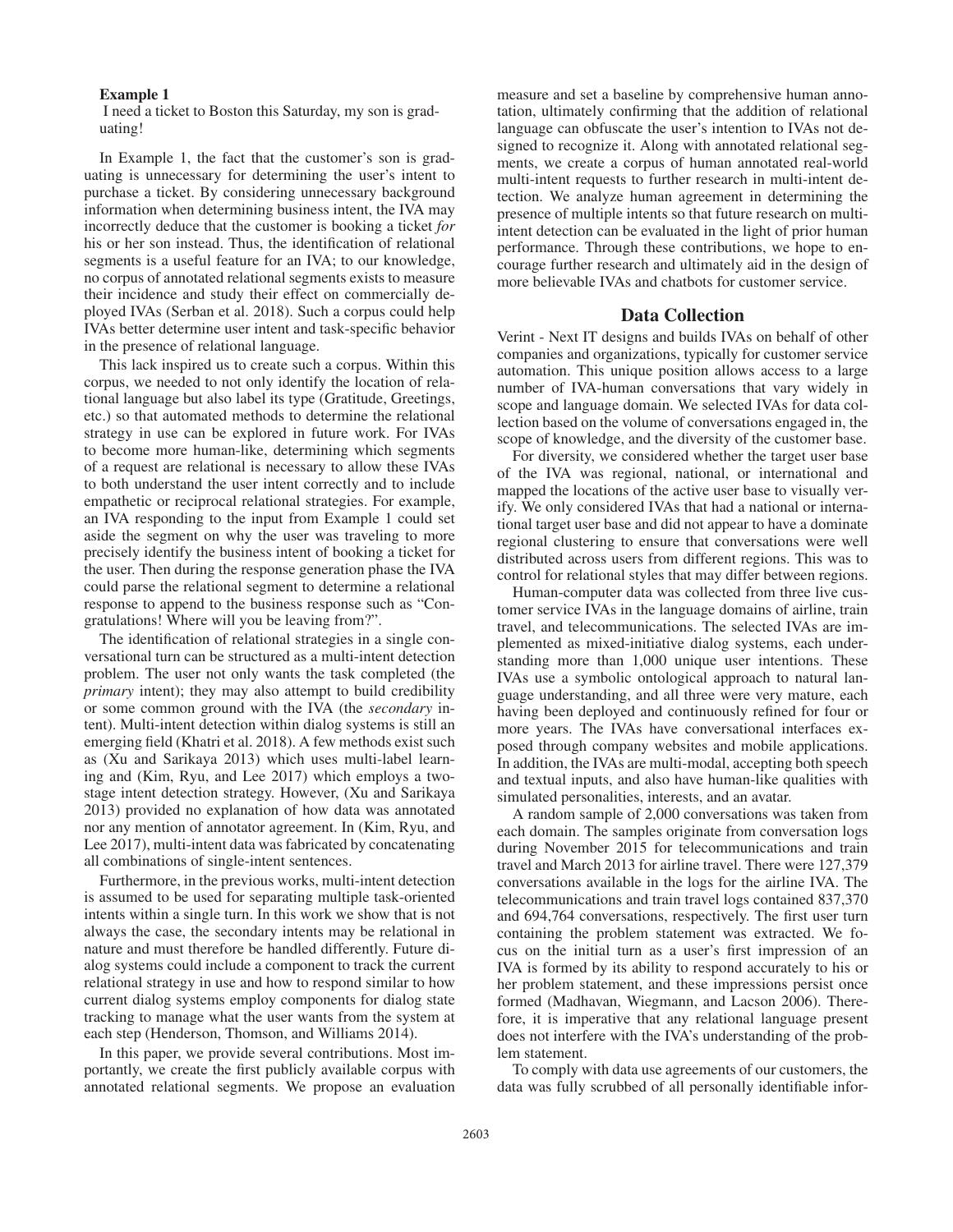|                    | Requests | Multi-Intent | Single Intent | Unnecessary | Avg. Length |
|--------------------|----------|--------------|---------------|-------------|-------------|
| <b>TripAdvisor</b> | 2000     | 734          | 1266          | $94.1\%$    | 93.26       |
| <b>Telecom</b>     | 2000     | 149          | 1851          | 77.3%       | 19.81       |
| <b>Airline</b>     | 2000     | 157          | 1843          | 68.6%       | 21.64       |
| <b>Train</b>       | 2000     | 201          | 1799          | 55.3%       | 20.07       |

Table 1: Dataset statistics. The Multi-Intent column represents the count of Requests where one or more annotators flagged it as containing more than one user intention. The Unnecessary column represents the percentage of Single Intent requests where one or more annotators selected *any* text as being unnecessary in determining user intent. Avg. Length is the number of words present in Requests, on average.

mation, mentions of the originating customer, and products that reveal their identity. Detailed sanitation steps followed and a data use agreement are included with the released data.

Finding a large mixed-initiative human-human customer service dataset for comparison with our human-computer dialogs proved difficult. Despite mentions of suitable data in (Vinyals and Le 2015) and (Roy et al. 2016), the authors did not release their data. A commonly used mixed-initiative dataset is the Ubuntu Dialogue Corpus (Lowe et al. 2017). The corpus originates from an Internet Relay Chat channel where users discuss issues relating to the Ubuntu operating system. However, for our experiments we desire to observe the effect of relational language on the existing IVA understanding in addition to measuring occurrence. To do this, we needed user intents that were very similar to those already handled by one of the selected IVAs. As the Ubuntu dataset is not in the domain of travel or telecommunications, we searched for publicly visible question and answering data in domains similar to those of the selected IVAs.

TripAdvisor.com is commonly used in literature as a source of travel-related data (Banerjee and Chua 2016; Valdivia, Luzón, and Herrera 2017). The TripAdvisor.com airline forum includes discussions of airlines and polices, flight pricing and comparisons, flight booking websites, airports, and general flying tips and suggestions. We observed that the intentions of requests posted by users were very similar to that of requests handled by our airline travel IVA. While a forum setting is a different type of interaction than chatting with a customer service representative (user behavior is expected to differ when the audience is not paid to respond), it was the best fit that we could obtain for our study. A random sample of 2,000 threads from the 62,736 present during August 2016 was taken, and the initial post containing the problem statement was extracted. We use request hereafter to refer to the complete text of an initial turn or post extracted as described.

#### Annotation

From our four datasets of 2,000 requests each, we formed two equally-sized partitions of 4,000 requests with 1,000 pulled from every dataset. Each partition was assigned to four annotators; thus, all 8,000 requests had exactly four independent annotations. All eight annotators were employees of our company who volunteered to do the task in exchange for a \$150 gift card. They worked on this task during company time; the gift card was in addition to their regular pay.

The annotators were instructed to read each request and mark *all* text that appeared to be additional to the user intention. The annotators were given very detailed instructions and were required to complete a tutorial demonstrating different types of relational language use before working on the actual dataset. As the data was to be publicly released, we ensured that the user intention was clear. If more than one user intention was observed, the annotator was instructed to flag it for removal. This was a design decision to simplify the problem of determining language necessary for identifying the user intention. Furthermore, as mentioned in the introduction, IVAs with the ability to respond to multiple intentions are not yet commonplace. Although flagged requests were not used for further analysis, they are included in the corpus to enable future research on multi-intent detection. After discarding all multi-intent requests, 6,759 requests remained. Per-dataset statistics are given in Table 1.

A request from the TripAdvisor data is given in Example 2 below. A annotator first read over the request and determined that the user intent was to gather suggestions on things to do in Atlanta during a long layover. The annotator then selected all of the text that they felt was not required to determine that intent. This unnecessary text in Example 2 is struck through. Each of the four annotators performed this task independently, and we discuss in the next sections how we compare their agreement and merged the annotations.

Annotators averaged 1 request per minute to perform this task on their assigned TripAdvisor requests and 4 per minute on their assigned requests from the three IVA datasets. We observed that each of the eight annotators required 29 hours on average to complete their 4,000 assigned requests.

#### Example 2

Original Request: Hi My daughter and I will have a 14 hour stopover from 20.20 on Sunday 7th August to 10.50 on Monday 8th August. Never been to Atlanta before. Any suggestions? Seems a very long time to be doing nothing. Thanks

### Determine User Intent: *Things to do on layover in Atlanta*

Annotated Request: Hi My daughter and I will have a 14 hour stopover from 20.20 on Sunday 7th August to 10.50 on Monday 8th August. Never been to Atlanta before. Any suggestions? Seems a very long time to be doing nothing. Thanks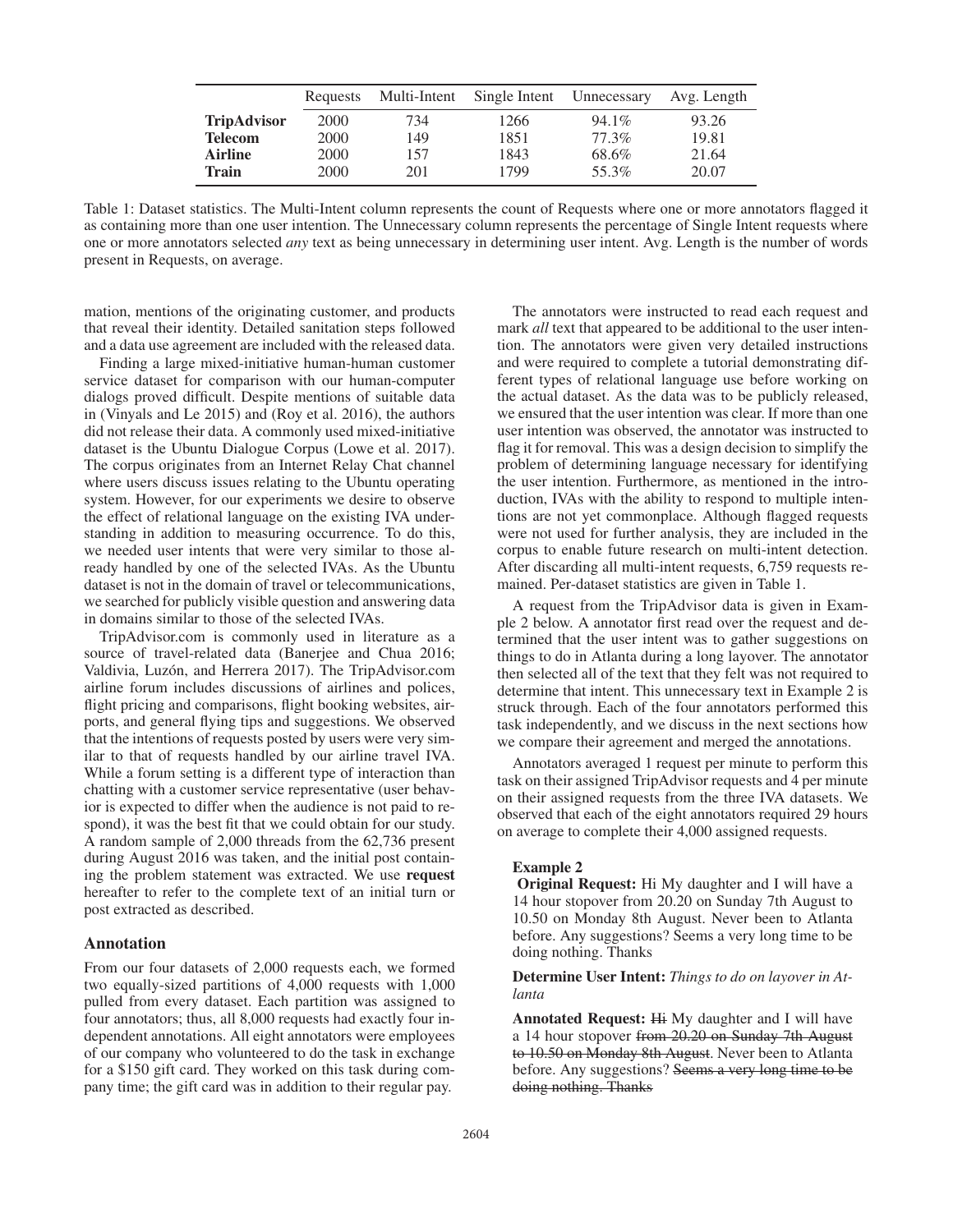A: Hi, I need a new credit card[, my old one doesn't work any more.] Can you help?

<sup>B</sup>: Hi, I need a new credit card, my old one doesn't work any more.[-Can-you-help?]

$$
n = 77 \quad \sum_{i=1}^{77} e_i = 49 \quad align_{AB} = \frac{77 - 49}{77} = 0.364
$$

Figure 1: Example alignment scoring between two fabricated annotations  $A$  and  $B$ . Struck through text was marked as unnecessary for intent determination. Positions with an alignment error are between "[" and "]".

# Annotation Alignment

To compare the raw agreement of annotations between two annotators, we use a simplification of the word error rate (WER) metric, a concept in speech recognition from hypothesis alignment to a reference transcript (Zechner and Waibel 2000). We modify this procedure as substitutions cannot occur. Annotators mark sequences of text as being unnecessary in determining user intention. When comparing annotations between two annotators, an error  $(e_i)$  is considered to be any character position  $i$  in the text where this binary determination does not match between them.  $e_i = 1$  will represent either an insertion or deletion error from one annotation to the other. The alignment score can be calculated as:

$$
align = \frac{n - \sum_{i=1}^{n} e_i}{n}
$$

n where *n* is the total number of characters. Thus,  $align \in [0, 1]$  where 1 is perfect alignment. Appropriators may or may  $[0, 1]$  where 1 is perfect alignment. Annotators may or may not include whitespace and punctuation on the boundaries of their selections which can lead to variations in  $e_i$ . Therefore, when two selections overlap, we ignore such characters on the boundaries while determining  $e_i$ . Figure 1 shows a fabricated example of alignment between two annotations. In the first selection, disagreement on trailing whitespace and punctuation is ignored as it occurred within overlapping selections. Notice, however, that whitespace and punctuation count as alignment errors in the last selections as there is no overlap with the other annotator; therefore, there is no possibility of disagreement on the boundaries.

Another common similarity metric is the BLEU score. However, the BLEU score was also based on the WER metric, modified specifically to deal with language translation issues such as differences in word choice, word ordering, and allowing multiple reference translations (Papineni et al. 2002). As none of these situations can occur in our task, the BLEU score does not add any insight to the WER metric, and is more complex. In addition, we can look at the insertion and deletion errors used to create  $e_i$  and gain some intuition about *how* two annotators disagreed. In Figure 1, the insertion and deletion errors are 14 and 35 respectively, indicating that annotator  $A$  selected quite a bit of text  $B$  thought was necessary, but  $B$  also selected some text that  $A$  thought was necessary. If insertion error was 0 and any deletion errors existed, we would know that  $B$  selected a subset of  $A$ 's



Figure 2: The distribution of average alignment scores between all four annotations per dataset is shown in (a). We compute average alignment scores where all annotators agree that additional language is present in (b).

selection. This additional insight is not given by the BLEU score, therefore we use the alignment score defined above.

The alignment score was calculated for every request between all four annotations and then averaged. For example, an alignment score was calculated for each request between annotator  $A$  and  $B$ ,  $A$  and  $C$ ,  $A$  and  $D$ . The same process was repeated between annotator  $B$  and  $C$ ,  $B$  and  $D$ , then C and D. Finally, alignment scores between all unique pairs of annotators over all requests were averaged per dataset. The distribution of average scores per dataset is shown in Figure 2 (a). It may appear that two annotators could inflate the dataset alignment score by simply making annotations infrequently thereby having a high alignment. However, as each request had four annotators, the average alignment score would decrease as those annotators would have large error compared to the other two. The per dataset alignment averages can, in fact, be higher if a dataset has a large number of requests where *no* annotator selected any text.

Therefore, it is interesting to remove the effect of these cases and compare the ability of annotators to agree on the selection boundaries given they both agree that selection is necessary. To measure this, we compute average alignment scores where both annotators agree that additional language is present, shown in Figure 2 (b). Observe that although the Train dataset has the highest overall alignment in both cases, it is lower when the annotators both select text, indicating it has many cases where no annotators selected anything (which is in agreement with Table 1). In the case of TripAdvisor, it appears that there are a significant number of requests where one or more annotators do not select text, but the others do, lowering the overall alignment score in Figure 2 (a).

Calculating alignment based on word-level instead of character-level agreement was also considered. For each word, if the annotator selected at least 50% of the word it was considered to be marked. This resolves situations where a annotator accidentally missed the first or last few characters of a word in their selection. However, this may introduce errors where two letter words have only one character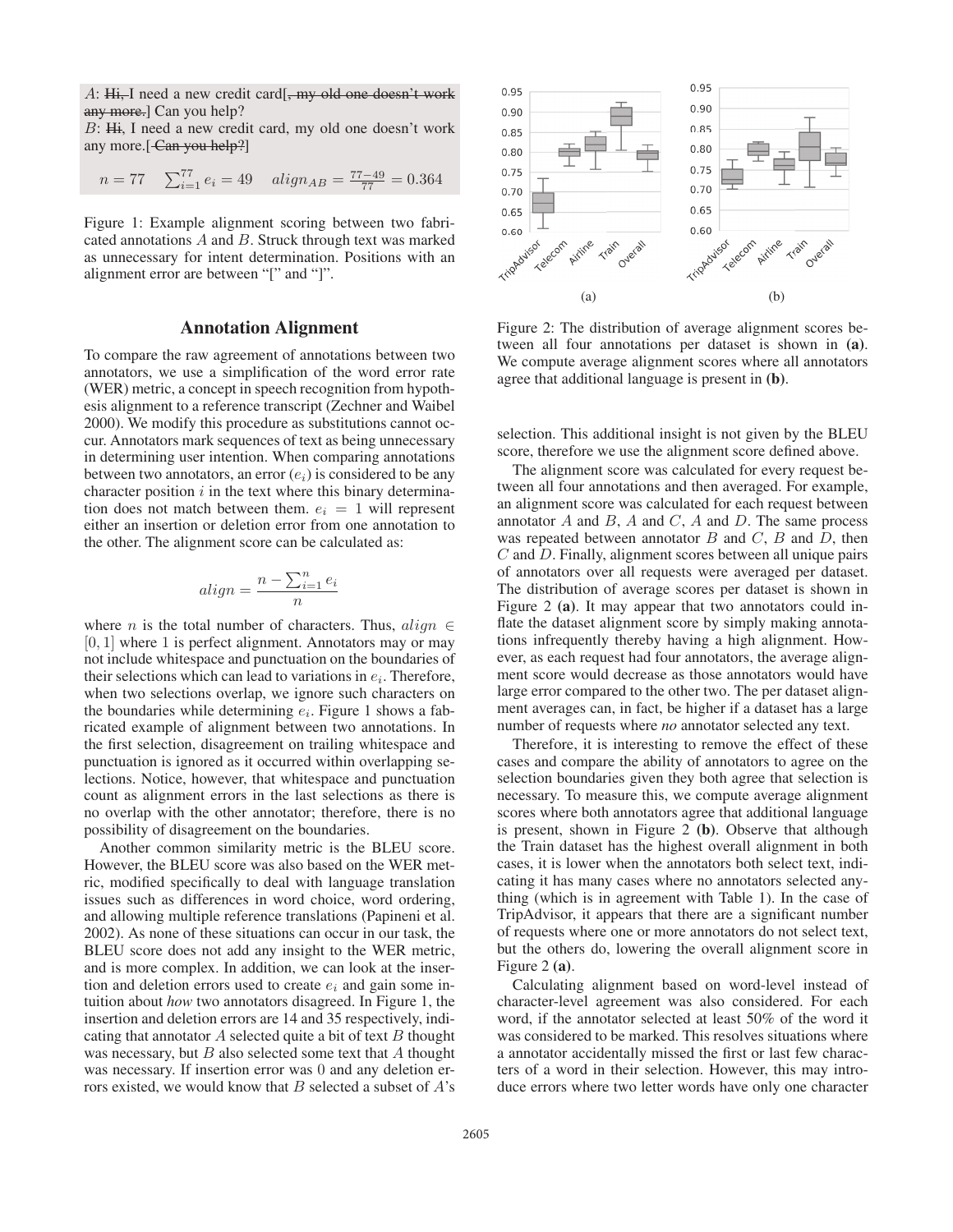Table 2: Annotator agreement on if any text should be selected. For example, row 3 is the number of requests with selections by at least three annotators.

|          | TripAdvisor Train |       | Airline | Telecom |
|----------|-------------------|-------|---------|---------|
| $\kappa$ | 0.270             | 0.450 | 0.405   | 0.383   |
|          | 1192              | 995   | 1264    | 1431    |
|          | 1092              | 709   | 948     | 1154    |
| 3        | 863               | 458   | 644     | 795     |
|          | 534               | 205   | 292     | 410     |

selected. In this case it is impossible to automatically decide if the annotator meant to select the word or not as always selecting such words will be susceptible to the same error.

Selected words were then used in place of selected characters in calculating the alignment scores between the annotators in the same manner as Figure 1. We discovered that the alignment scores were only 0.2% different on average across all datasets than the character level alignment scores shown in Figure 2. This indicates that annotators are rarely selecting partial words, and any disagreement is over *which* words to include in the selections. Therefore, in the released corpus and in this paper, we consider selections using absolute character position which retains the annotators' original selection boundaries. This choice allows for others to experiment with both word-level and character-level selection methods using our data.

# Agreement Between Annotators

As it is difficult to determine how often all annotators agree additional language is present from alignment scores alone, we measured annotator agreement on the presence of additional language and multiple user intentions. For additional language presence, we calculated Fleiss'  $\kappa$  over the annotations where the classes compared  $(K)$  were if a annotator did or did not select text. As demonstrated in Table 2, regardless of domain, this is a subjective task. While there is moderate agreement in the Train and Airline sets, the TripAdvisor set, in particular, is lower in agreement which reinforces our previous observations in Figures 2 (a) and (b). When the annotations of two fallible observers are compared, the  $\kappa$  measurement is very sensitive to the number of classes selected from and the variability of the probability of class membership (Feinstein and Cicchetti 1990; Guggenmoos-Holzmann 1993). Therefore, these values must be interpreted in light of the task. In our task,  $K = 2$  (text selected or not), and the probability of selection varied per annotator and dataset. Under these conditions, according to the chart in (Bakeman et al. 1997), a  $\kappa$  between 0.27 and 0.45 suggests annotator accuracy between 85% to 90%, respectively. Therefore, despite the lower values for  $\kappa$ , the individual annotator annotations appear reliable and can be further improved when merged based on agreement as described later.

We did observe some situations where two annotators disagree on the real intent of the user thereby causing conflict in the selection of unnecessary text. Example 3 demonstrates how even humans sometimes struggle with determining the

Table 3: Annotator agreement on multi-intent detection. For example, row 3 is the number of requests flagged as containing multiple intentions by at least three annotators.

|          | TripAdvisor Train |       | Airline | Telecom |
|----------|-------------------|-------|---------|---------|
| $\kappa$ | 0.415             | 0.374 | 0.434   | 0.386   |
|          | 734               | 201   | 157     | 149     |
| 2        | 480               | 85    | 69      | 56      |
| 3        | 275               | 50    | 38      | 32      |
|          | 71                | 8     | 15      | 11      |

intention of written requests. Annotator R1 appears to believe that the primary intent of the user is to notify the agent about poor television reception, and the query about the outage in the area is out of curiosity. However, annotator R7 appears to believe the primary intent is to discover if a cable outage is present in the area, and the complaint about reception justifies the query. The effects of these disagreements on intent can be mitigated by merging the annotations based on the number of annotators who agreed on a selected character.

#### Example 3

<sup>R</sup>1: Our tv reception is horrible. is there an outage in my area?

R7: Our tv reception is horrible. is there an outage in my area?

Next, we considered the annotators' determination of multiple intentions. A  $\kappa$  was calculated over how annotators flagged requests containing more than one user intention. As shown in Table 3, we see somewhat similar performance in this task as in the previous selection task. This table demonstrates the difficulty of multi-intent detection, even for humans. The domain does not seem to be a factor as  $\kappa$  is similar across datasets. It is apparent, however, that in the forum setting, users are much more likely to insert multiple intentions in a single request than in a chat setting. This task is also binary (multi-intent present or not), therefore  $K = 2$ , and the probability of flagging varied per annotator and dataset. These factors and  $\kappa$  values would suggest annotator accuracy between 87% to 90% using (Bakeman et al. 1997).

How one annotator compared to the others in their selections is another aspect to be considered. Figure 3 (a) compares how each annotator agreed with the other 3 in the first group. We can see that, overall, the mean is very close. However, annotator R7, in particular, had more variation in his or her selections. Similarly, Figure 3 (b) compares how each annotator agreed with the other 3 in the second group. In the second group, we see slightly more disagreement, particularly with annotator R6. This could be because he or she did not always interpret the user intention the same as others or because the annotator was more generous or conservative in selections compared to the others in the group.

#### Annotating Relational Content

To determine the use of relational strategies, a second round of manual analysis was performed. The four annotations per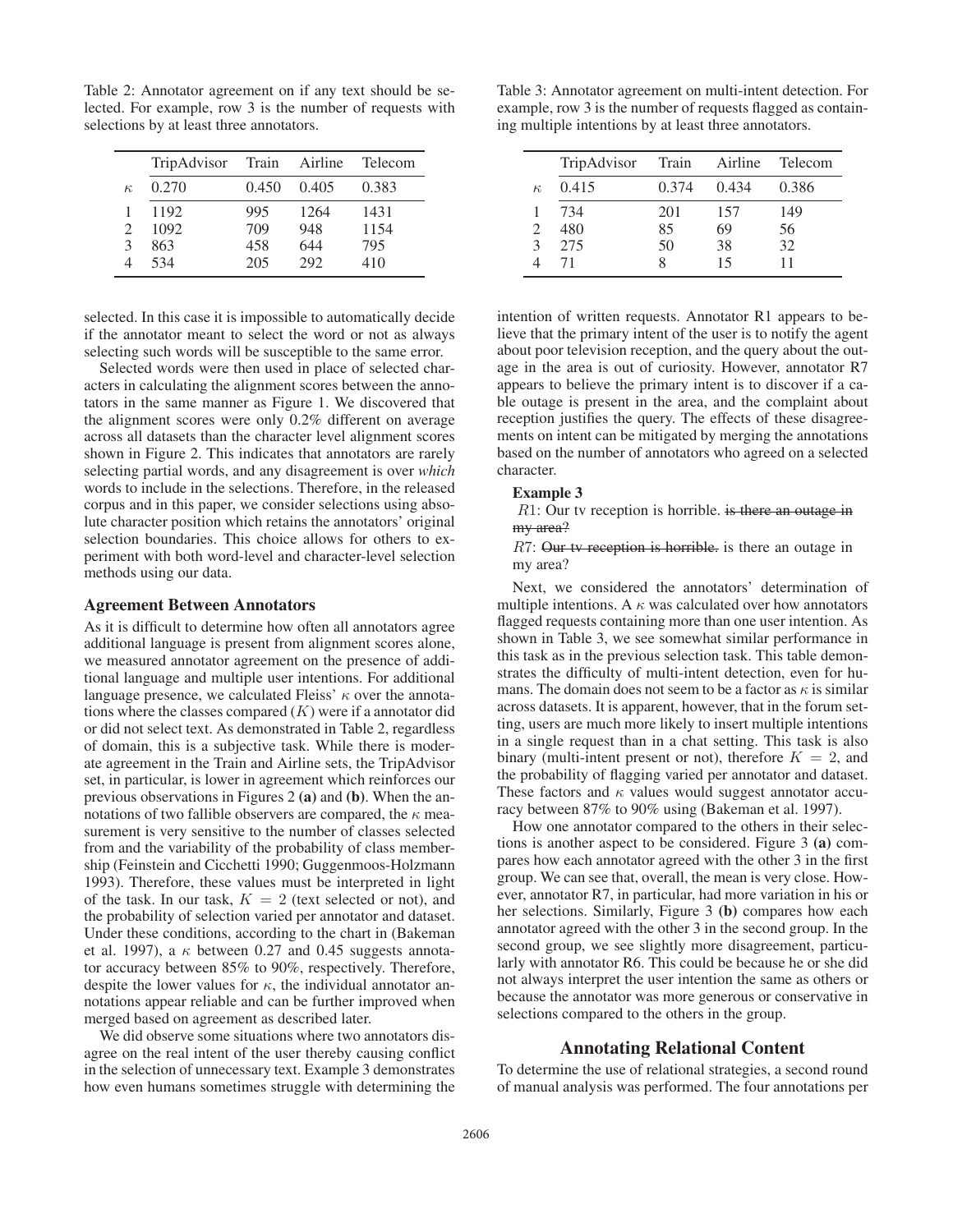

Figure 3: Alignment scores between each annotator and the other three members of their group, averaged across the four datasets.

request were merged using the following strategy: for every character position in the request, if at least a threshold of two annotations contained that position, highlight it. The agreement of two is to mitigate confusion over the user intent as previously discussed. Once merged, highlighted sections were analyzed by the authors to determine the classes of language present. A comparison of relational annotation using all agreement levels is left for future works.

Each highlighted section was evaluated and given one or more of the following tags. We surveyed literature on relational communication theory to determine the set of relational tags to apply. In doing so we discovered there is little agreement in the field on a taxonomy of relational strategies. For example, 74 different taxonomies exist just in the subset of compliance gaining (Littlejohn and Foss 2009). To simplify the tagging task and prevent disagreement on nuances, we agreed to focus on high level relational behaviors that were easily spotted in customer service dialogs.

Greetings are a common relational strategy humans use to build rapport with other humans and machines (Lee, Kiesler, and Forlizzi 2010).

Backstory is a style of self-disclosure to create intimacy and is particularly important at the beginning of a relationship when communicants seek similarities (Littlejohn and Foss 2009). In Example 1, the customer included the *Backstory* that he or she is attending their child's graduation. This may be an attempt to build common ground with the agent or it may indicate the importance of the trip and motivate the agent to help the customer succeed.

Justification and excuses are forms of account giving and used to obtain credibility, deny responsibility, or argue why the agent should take action on the part of the customer (Littlejohn and Foss 2009). For instance, when trying to receive a refund, a customer may state the product was defective and therefore he or she should be refunded due to policy.

Gratitude, like greetings, are used by humans to also build rapport with humans and machines (Lee, Kiesler, and Forlizzi 2010).

Ranting is a means of expressing dissatisfaction when a customer feels frustrated, ignored, or misunderstood. In computer-mediated conversations, the non-verbal emotional cues present in face-to-face conversations are missing; thus,

humans resort to such negative strategies to convey their emotions (Laflen and Fiorenza 2012). For tagging purposes, we define a *Rant* to encompass any excessive complaining or negative narrative.

Expressing emotions can be a means of showing displeasure when a customer feels a conversation is not making adequate progress or in reaction to an unexpected or disagreeable agent response. This can also indicate joking or other positive emotional expression. The tag *Express Emotion* is used as a catch-all for any emotional statement that is not covered by *Rant*. Examples would be: *"i love that!", "UGH!", "WHY???", "lol"*.

The Other tag indicates that some or all of the selection does not contain any relational language. This is commonly a restatement of the primary intent or facts that annotators marked as unnecessary for the primary intent. The dates and times in Example 2 would be tagged as *Other* as they were selected but are not relational content.

### Analysis of Relational Tags

| Greeting               | 0.22        | 0.15  | 0.10    | 0.04    |
|------------------------|-------------|-------|---------|---------|
| Backstory              | 0.58        | 0.14  | 0.27    | 0.33    |
| <b>lustification</b>   | 0.01        | 0.01  | 0.01    | 0.02    |
| Rant                   | 0.15        | 0.00  | 0.02    | 0.04    |
| Gratitude              | 0.34        | 0.02  | 0.02    | 0.01    |
| <b>Express Emotion</b> | 0.05        | 0.00  | 0.01    | 0.02    |
| Other                  | 0.32        | 0.14  | 0.19    | 0.24    |
|                        | TripAdvisor | Train | Airline | Telecom |

Figure 4: Incidence of relational language per dataset. An incidence of 0.5 means the tag is present in 50% of all Single Intent requests in Table 1.



Figure 5: Pearson coefficients of tag correlation across datasets.

As shown in Figure 4, we see that backstory and gratitude are common in human-to-human forum posts. This analysis was done only on the problem statement (first post or user turn), not the entire conversation. While it appears that humans do not thank IVAs, this is more likely an artifact of the forum format versus a conversation format. In a forum post it is common for the initial poster to thank the readers in advance for any help they may provide. However, in a live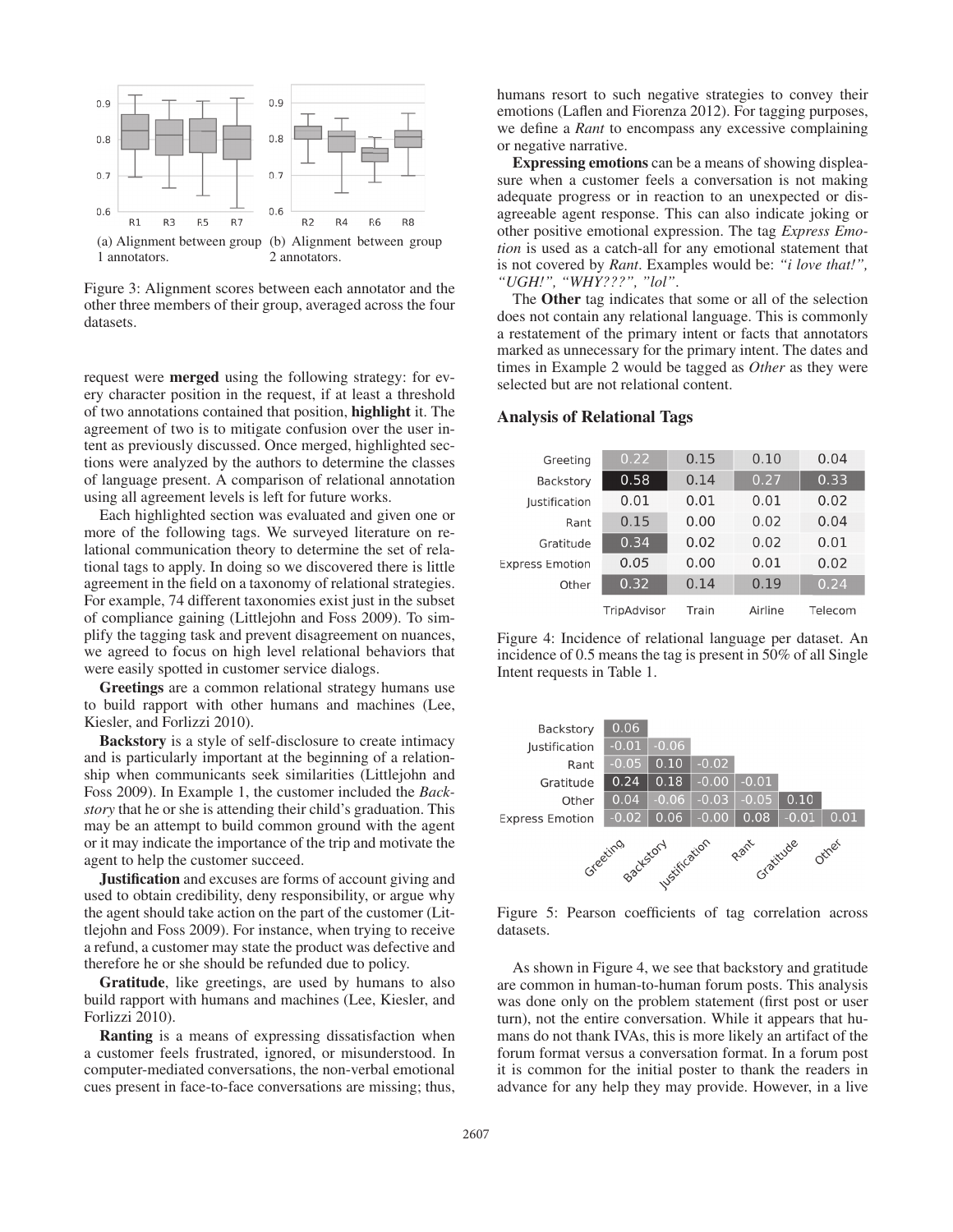conversation setting, gratitude is generally reserved for after help is actually provided. Therefore, we cannot draw the conclusion from this table that humans thank other humans more than IVAs as humans may actually be thanking the IVAs at the end of the conversation with similar frequency.

We can say that both Airline and Telecom IVAs also have a significant amount of backstory. For both domains nearly 1 out of every 3 requests contained backstory. Although minimal, ranting and justification were also present in Telecom more than the other IVAs. This could be because the Telecom IVA has more of a product and service support role than the travel IVAs, which focus more on planning travel. The Train dataset appeared to contain many greetings while having the least amount of other relational language. It is difficult to speculate why without deeper analysis of the user demographic, the presentation of the IVA on the website, and the IVA knowledge base.

The correlation between tags is shown in Figure 5. When greetings are present, it appears that there is a likelihood there will also be gratitude expressed which agrees with the findings in (Lee, Kiesler, and Forlizzi 2010) and (Makatchev, Lee, and Simmons 2009). Also interesting is the apparent correlation between backstory and gratitude. Those that give background on themselves and their situations appear more likely to thank the listener. Ranting appears to be slightly negatively correlated with greetings, which is understandable assuming frustrated individuals are not as interested in building rapport as they are venting their frustrations.

# Relational Content and IVA Understanding

To measure the effect of relational language on IVA performance and determine what level of annotator agreement is acceptable, we first constructed highlights for the 6,759 requests using all four levels of annotator agreement. Next, four *cleaned* requests were generated from each original request by removing the highlighted portion for each threshold of annotator agreement resulting in 27,036 requests with various amounts of relational language removed.

Every unaltered request was fed through its originating IVA, and the intent confidence score and response was recorded. We then fed each of the four cleaned versions to the IVA and recorded the confidence and response. The TripAdvisor data was fed through the Airline IVA as it provided the most similar domain. This was also a test to see if lengthy human-to-human forum posts could be condensed and fed into an existing IVA to generate acceptable responses.

The three commercial IVAs evaluated use a symbolic language model for natural language understanding in which a simple confidence metric is calculated by the percentage of input consumed by known vocabulary within the patterns of the responding intent. Text consumed by the wild card character (.) and generic placeholders (e.g. \s or \w) are not considered for scoring. Therefore, the more unique words matched in the input, the higher the intent confidence.

We are interested in how the confidence metric changes as language is removed. We would expect that if highlighted sections contained language unnecessary to determine the intent, confidence scores should increase as this language



Figure 6: Change in confidence score (%) when highlighted text is removed by differing thresholds of annotator agreement. Black bars indicate 95% confidence intervals.



Figure 7: Results of the A-B test on IVA response to original request versus cleaned request by annotator agreement level.

is removed. If the confidence score is static or decreases, it would indicate that vocabulary necessary for determining the intent has been removed. In Figure 6 we see that when sections are removed, the confidence scores increase for all domains. This shows that text marked by annotators is indeed unnecessary to determine intent, even at lower annotator agreement levels, and may cause confusion in the IVAs.

In addition to intent confidence, we measured the effect of relational language removal on overall customer experience. An A-B test was conducted where four annotators were shown the user's original request along with the IVA response from the original request and the IVA response from a cleaned request. They were asked to determine which, if any, response they believed better addressed the original request. If the original IVA response was preferred, it was assigned the value -1. If the response to the cleaned request was preferred, it was assigned the value 1. Finally, if neither response even remotely addressed the user's request or if both responses were comparable, it was given the value 0.

This A-B test was done only on responses that changed as a result of the cleaned request (3,588 IVA responses changed out of the 27,036 total responses). The result of this analysis is shown in Figure 7. Note that the lower bound is -1, indicating the original IVA response is preferred. The IVA response to the cleaned request is preferred as made evident by the significantly positive skew. 95% confidence intervals are included, and although they may seem large, this is expected; recall that a 0 was assigned if both IVA responses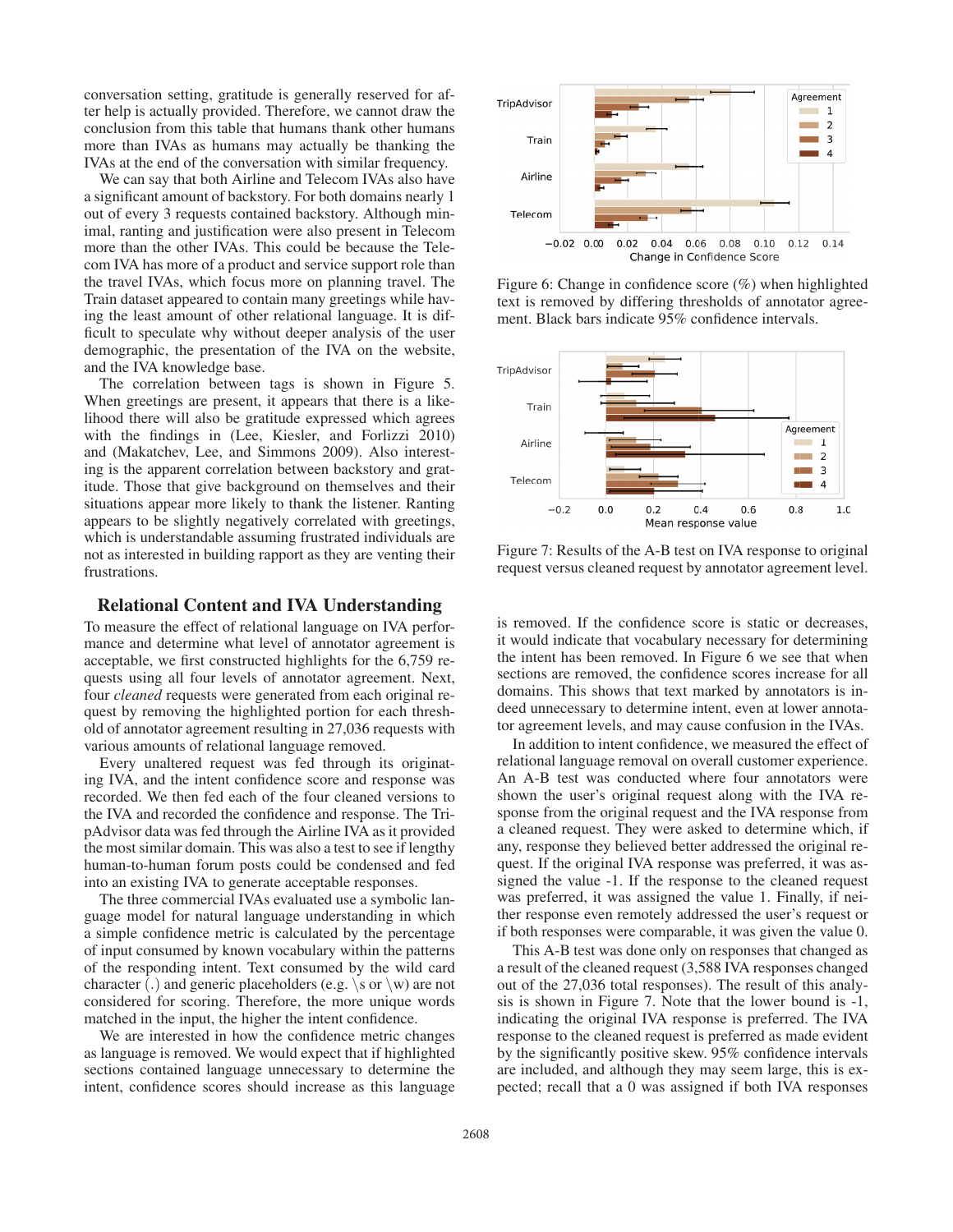address the user request comparably or neither did. In 10 of the 16 cases, the skew is towards the cleaned response within the 95% confidence interval.

This is further evidence that the current usage of relational language has a measurable negative effect on live commercial IVAs. TripAdvisor is an interesting exception, especially when the threshold is 4. However, this can be somewhat expected as it is a human-to-human forum where user inputs are significantly longer, and primary intent can be difficult to identify even for a human.

Although, in general, the removal of language is beneficial, how *much* removal? This is another question addressed in Figure 7. The higher the threshold, the more annotators need to agree on the removal of the same segment of text. Thus, although language may still be removed, less language is removed as threshold increases due to low kappa (see previous section on agreement). In effect, the higher thresholds may remove less unneeded language but the language that *is* removed is more likely to be actually unnecessary. However, using a threshold of 4 seems to have limited improvement over 3 due to the annotator disagreement.

# Discussion and Future Works

The eight annotators were familiar with IVAs and the task of intent determination but did not work directly on any of the IVAs used in the study. They were therefore skilled in the field but not experts in the language domains. As all were given training before working on the data and the authors monitored and answered all questions during the task, we are confident that the annotators understood the task well. The reviewer disagreement on the selection of text is not surprising given it can be difficult to know exactly what a user's intent was from a request in isolation.

For example, in the following request: *"i am having a problem finding web sites that have multi city flights. is it better to book one way from each airport? thanks"*; all four annotators selected *"thanks"*, three annotators selected *"i am having a problem finding web sites that have multi city flights."* but one selected *"is it better to book one way from each airport?"* instead. This indicates confusion on if the user's real intent was to find a web site that offers multi city flights or to get an answer to the question about booking one way. Both are valid assumptions and different text would be selected based on the interpretation.

Therefore, if this annotation task is repeated, we would suggest showing the annotators the request within the context of the full conversation. This will slow down the already slow annotation process, but it is clear that seeing the resolution would help annotators agree on what the true intent was, and therefore reduce the disagreement on text selection.

Despite these disagreements, a majority consensus can be reached as previously described creating a gold standard in relational language separation. There are several uses for this corpora. First, the relational segments can be used to investigate means to create parsers to identify relational segments in task-oriented chat settings. If relational strategies are viewed as a secondary intent, work in multi-intent detection such as (Kim, Ryu, and Lee 2017) may be applied to separate the primary intent in order to improve intent classification accuracy. Secondly, promising work has been done with transfer learning for emotion recognition using small datasets in image processing (Ng et al. 2015). Similar transfer learning approaches may use the tagged relational segments to create relational strategy classifiers, thereby allowing IVAs to create reciprocal strategies to provide a more human-like conversation.

Finally, as multi-intent detection is still an unsolved problem (Khatri et al. 2018), the 1,240 multi-intent requests can be used as a multi-domain real-world evaluation set for developing multi-intent classifiers. The intent boundaries were not annotated in this study, but this task is a focus of future work. At the least, this study has recorded a baseline human performance in the task of multi-intent detection.

In the future, we wish to repeat this exercise giving the annotators the resolution as well as the request to improve agreement, and find a more similar human-human taskoriented chat dataset that would be more comparable in communication style than the forum format of Tripadvisor.

# **Conclusion**

In this work we have collected a corpus of human-computer and human-human task-based inputs and defined a methodology to annotate the relational segments within them. We have established a baseline of human agreement on minimal language for intent determination and multi-intent detection, which is missing in literature. Through analysis of this corpus we have shown that users of commercial IVAs are already applying relational strategies to them. For instance, 1 of 4 inputs in Airline and 1 of 3 in Telecom contained Backstory, an important similarity-seeking strategy. Justification was used equally across the human-human and human-computer datasets. It is our prediction that these strategies will increase as IVAs become more ubiquitous and human-like. We have also shown simplifying inputs before determining user intention as in our experiment can increase intent classification accuracy.

Once intent determination is made, further classifying relational segments to explicitly identify relational content will allow future IVAs to respond with relational strategies of their own. Such an approach may greatly improve the relational abilities and believability of IVAs. By providing this methodology and data<sup>1</sup> to the community, we aim to contribute to the development of more relational and, therefore, more human-like IVAs and chatbots.

### References

Bakeman, R.; McArthur, D.; Quera, V.; and Robinson, B. F. 1997. Detecting sequential patterns and determining their reliability with fallible observers. *Psychological Methods* 2(4):357.

Ballantyne, D. 2004. Dialogue and its role in the development of relationship specific knowledge. *Journal of Business & Industrial Marketing* 19(2):114–123.

<sup>1</sup> http://s3-us-west-2.amazonaws.com/nextit-public/rsics.html